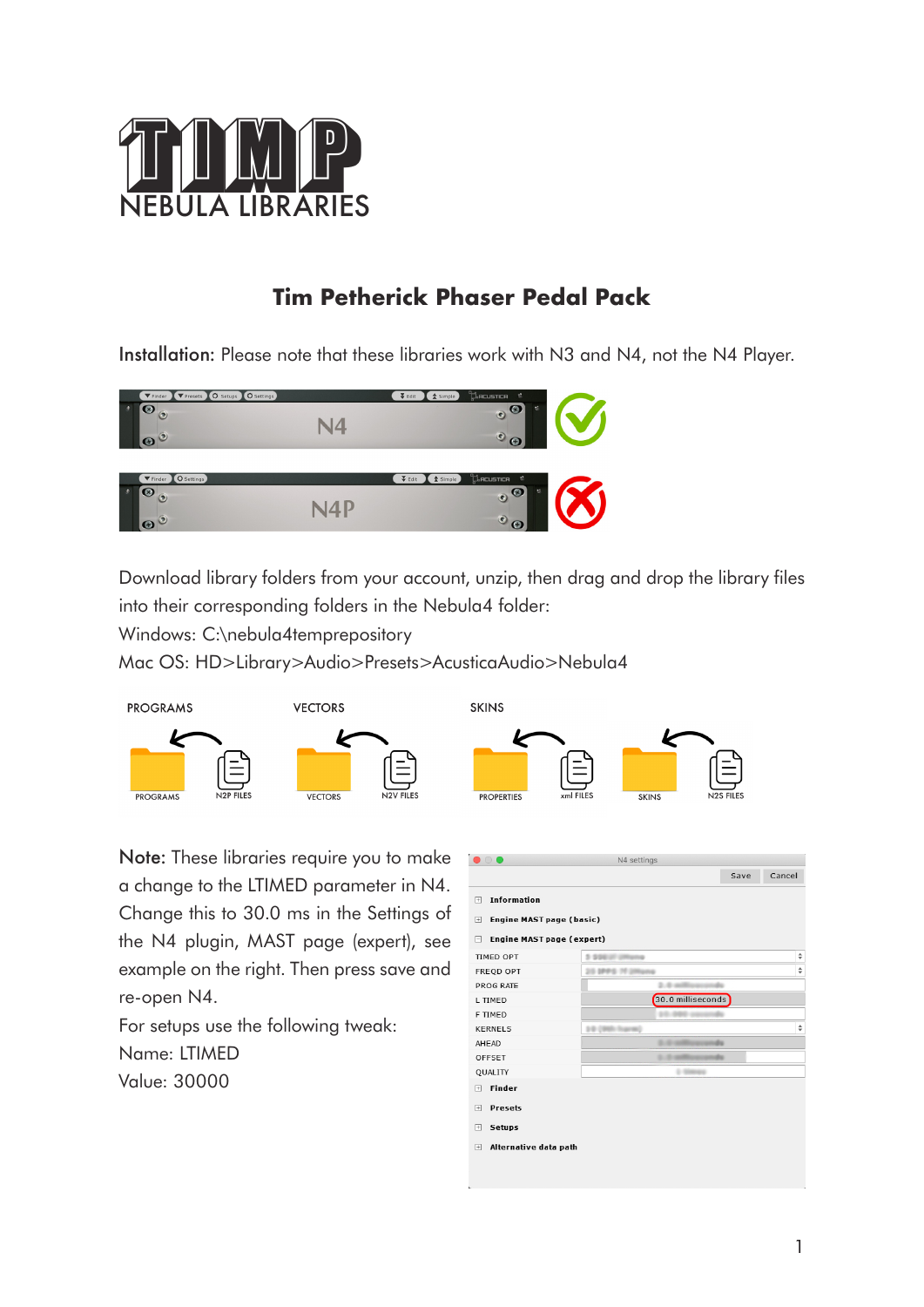

**Blue Phaser:** Is a new addition to Classic Phasers. From the PT series the original pedal only featured a speed control. However, Blue Phase has added depth, center and mix controls.

### **Controls:**

Speed: Controls the rate of the lfo. Depth: Controls the width of the lfo. Center: Controls the position of the sweep through the lfo. Mix: Controls the overall effect vs dry signal.

**Classic Vibe:** An emulation of that famous pulsating sound. Originally these pedals were intended to replicate the sound of Rotary speakers. They have a sound of their own and were most famously used by guitarists. The pedal contains 1 light and 4 photo cells. The chorus and vibrato were sampled! Now all speeds are contained in 1 preset. Three intensities were sampled 1. Intensity, which works as a pass through. 2. Medium intensity 3. High intensity. Special inverted vibrato versions are available for when mixing in the dry signal around 50%. This gives it a different sound to the regular version.

•••



#### **Chorus Controls:**

Rate: Controls the rate of the lfo. Mix: Controls the overall effect vs dry signal.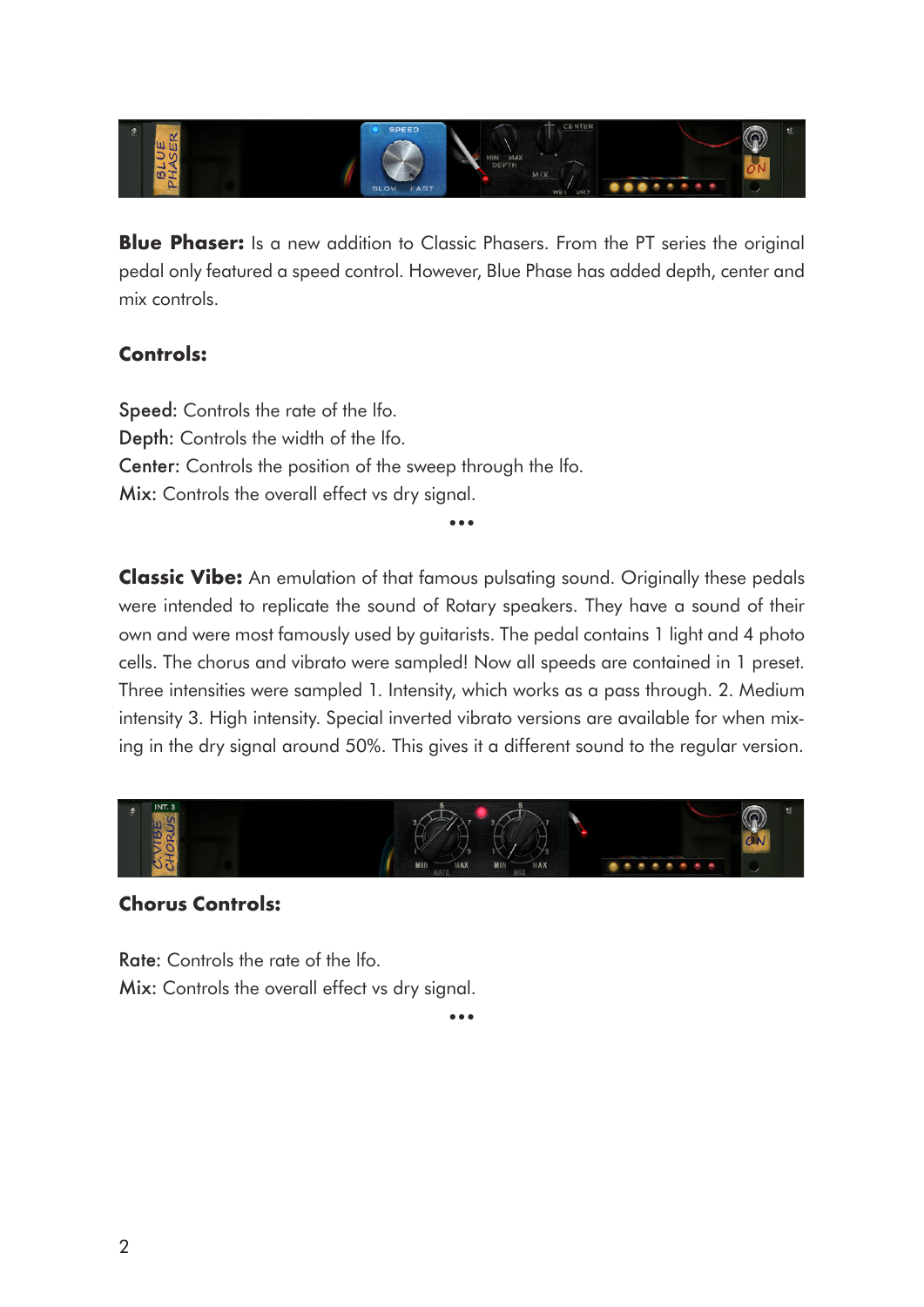

#### **Vibrato Controls:**

Rate: Controls the rate of the lfo. Mix: Controls the overall effect vs dry signal.



#### **Vibrato Inverted Controls:**

Rate: Controls the rate of the lfo. Mix: Controls the overall effect vs dry signal.

•••

**More Phaser:** A classic pedal phaser with a versatile set of controls. It contains 2 lamps (light sources) and multiple photo cells, making it a very complex pedal. V2 now features fully variable controls, cutting down on preset count. Harmonics increases the intensity of the effect, Travel is the depth/width of the effect, while center changes the position of the effect.

#### **Controls:**

Speed: Controls the rate of the lfo. Harmonics: Controls the intensity of the effect. Travel: Controls the width of the lfo.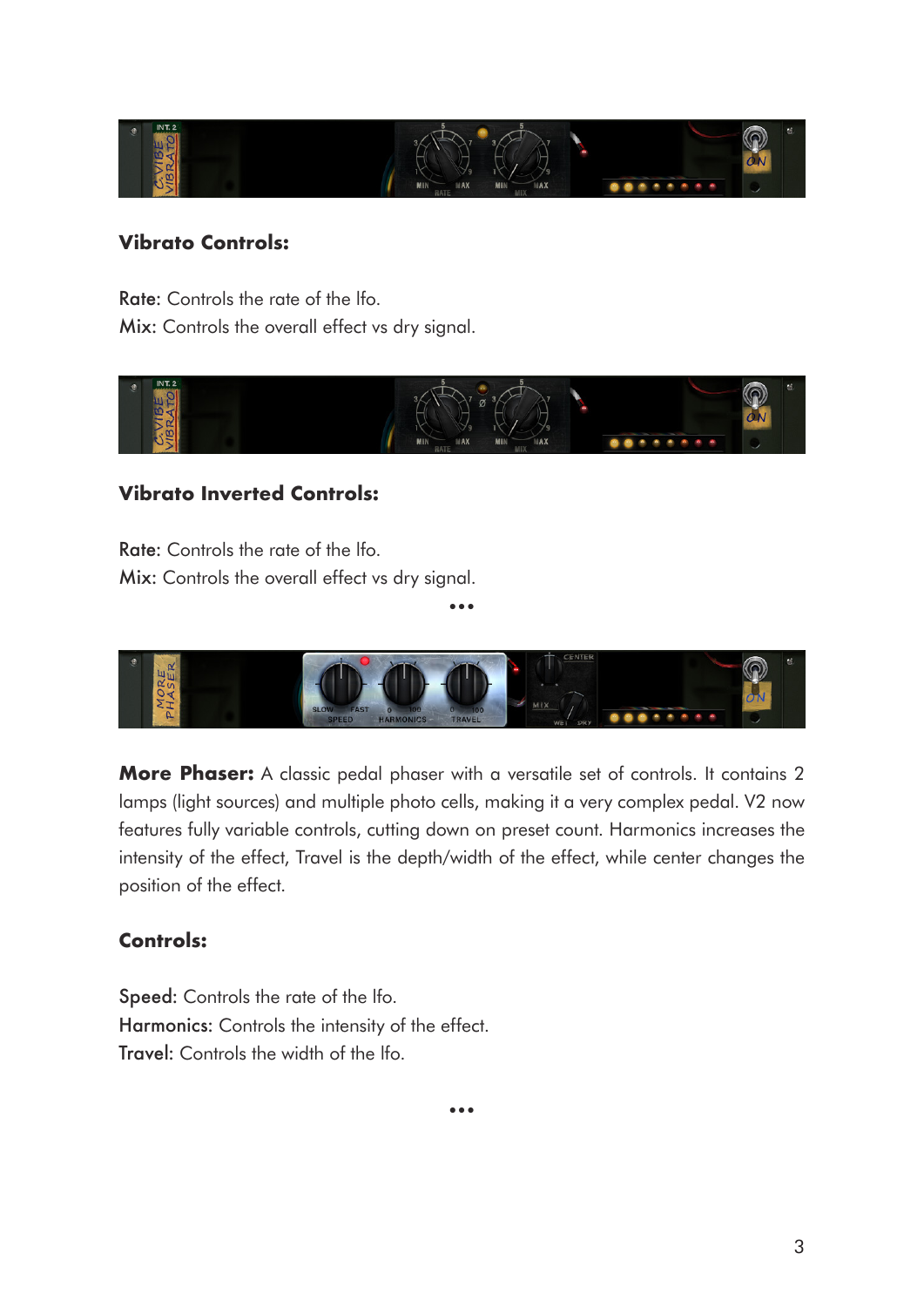

**Script 90 Phaser:** A well known pedal! Simple design incorporating a simple non opto, lfo driven solid state cascade. V2 now features an all in one preset with added depth, center control and mix.

#### **Controls:**

Speed: Controls the rate of the lfo. Depth: Controls the width of the lfo. Center: Controls the position of the sweep through the lfo. Mix: Controls the overall effect vs dry signal.



•••

**Stone Phaser:** Much like the Script 90, this pedal has a non opto, Ifo driven solid state cascade with a single speed control. The main difference is the colour switch which changes the character of the phase. What makes this pedal unique is it's warmth. V2 now contains an all in one speed control in two switch positions (up and down). With added depth, center and mix controls.

## **Controls:**

Speed: This controls the rate of the lfo Depth: Depth controls the width of the lfo Center: Controls the position of the sweep through the lfo. Mix: Controls the overall effect vs dry signal.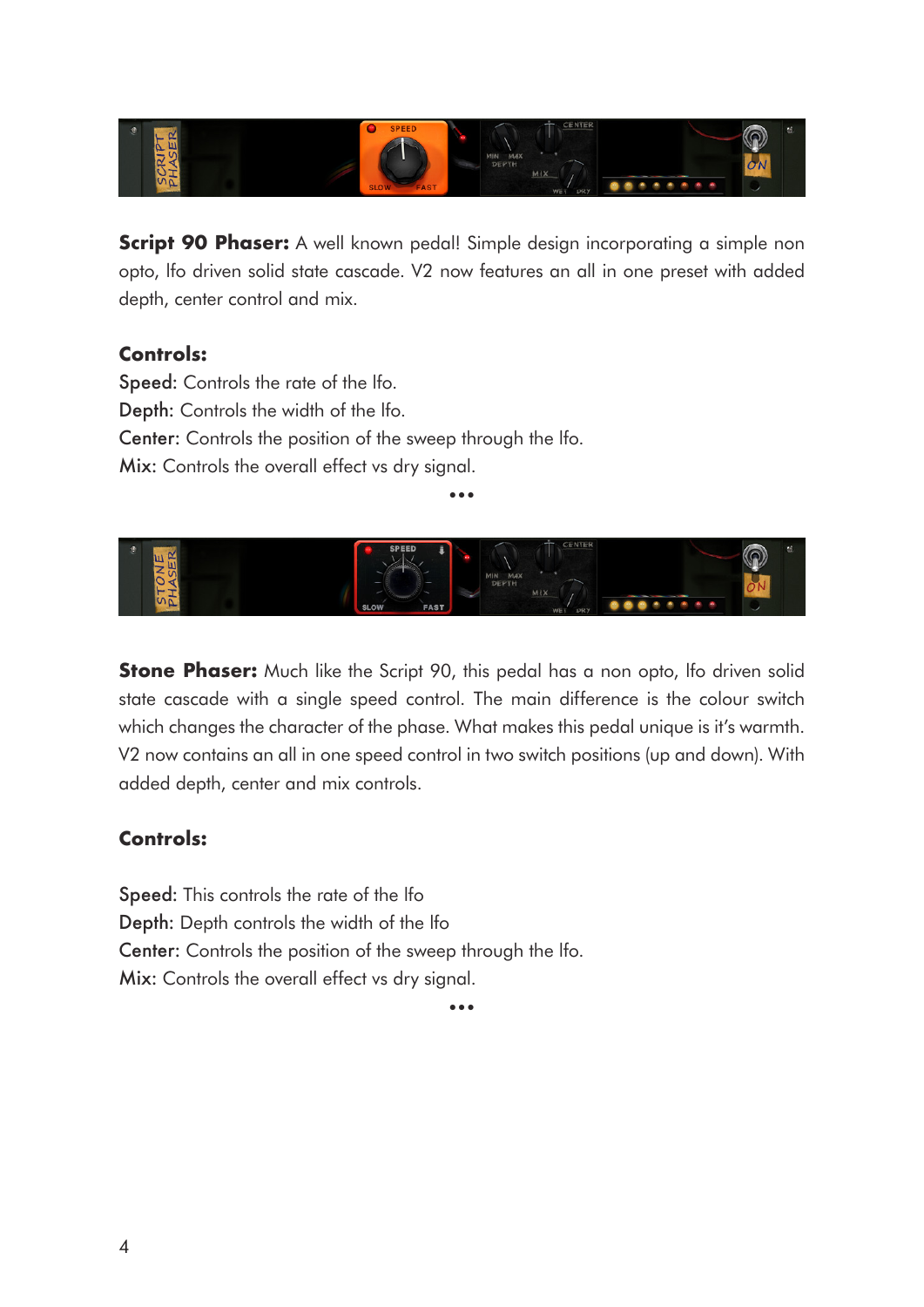

**Tank Phaser:** Tank phaser is a fat sounding phaser from the 70s AP series. The original pedal had two controls, rate and resonance. However Tank phaser has a added Depth, Center and Mix controls.

## **Controls:**

Rate: Controls the rate of the lfo Resonance: Increases the intensity of the effect. Depth: Controls the width of the lfo. Center: Controls the position of the sweep through the lfo. Mix: Controls the overall effect vs dry signal.